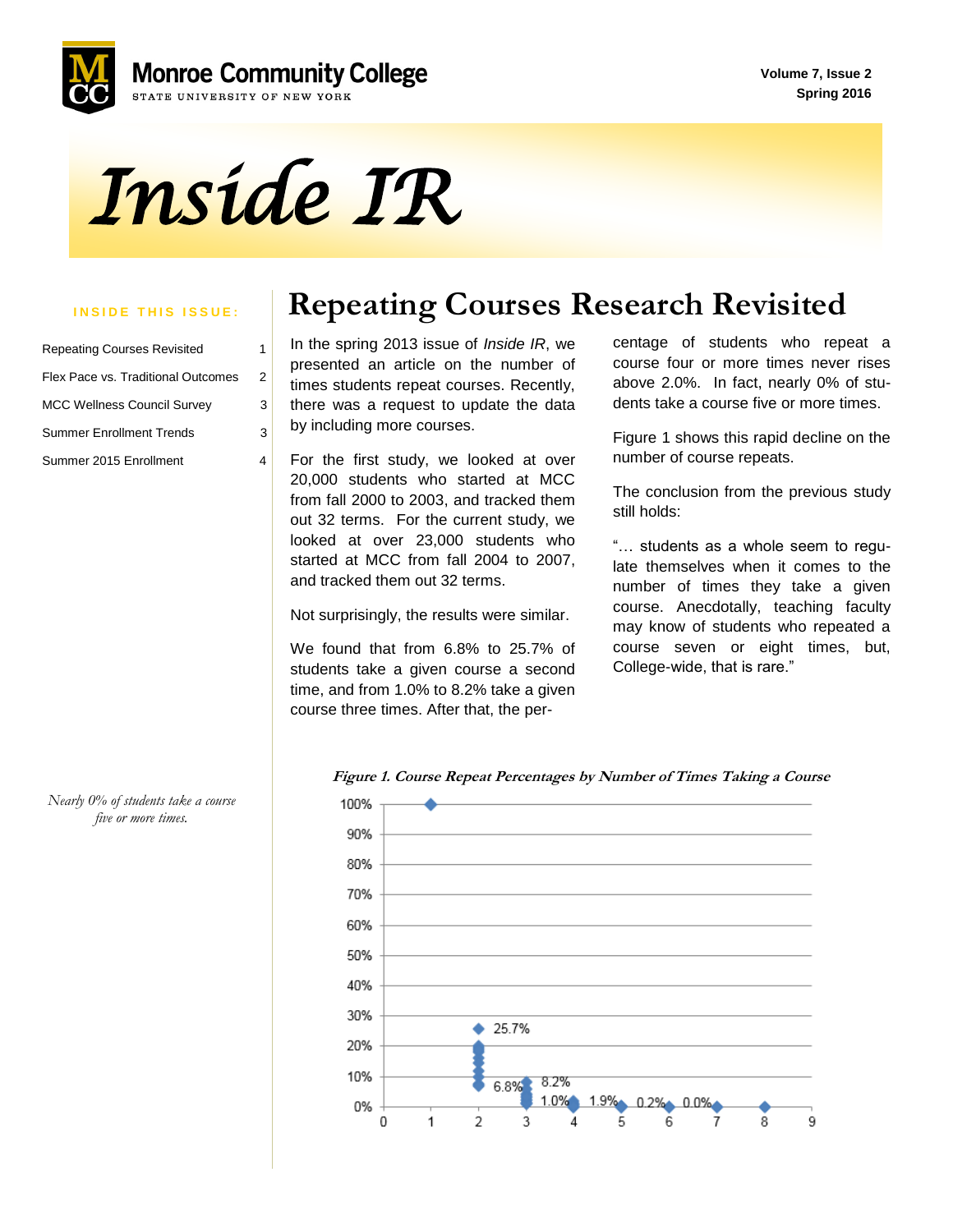## **Student Outcomes in Flexible Pace vs. Traditional Format TRS Math**

The IR Office compiled student outcome data for TRS math courses (i.e., TRS092, TRS094), and compared the results for students who took a flexible pace format to those who took a traditional lecture format. The dataset was for spring 2013 through summer 2015.

 lecture students for both TRS092 and As shown in Tables 1-2, we found higher "C or Better" rates among flexible pace students when compared to traditional TRS094. (The difference was statistically significant.)

there are mixed results.

There were no statistically significant differences in the C or Better rates in successive courses for students coming from a flex or traditional section of the prerequisite course (i.e., TRS092 or TRS094).

The largest difference had to do with the C or Better rates between flex and traditional TS01 students in TRS094. That is, flexible pace TS01 students had a 15.4% higher C or Better rate than traditional pace TS01 students.

Regarding persistence to the next term,

| <b>Student Cohort</b>                                            | <b>Outcome</b>             | <b>Statistically Significant</b><br><b>Difference between Traditional</b><br>& Flex? (% difference) |
|------------------------------------------------------------------|----------------------------|-----------------------------------------------------------------------------------------------------|
| All students                                                     | C or Better Rate in TRS092 | Yes (8.2%)                                                                                          |
| 1 <sup>st</sup> time students                                    | C or Better Rate in TRS092 | Yes (7.2%)                                                                                          |
| TS01 students                                                    | C or Better Rate in TRS092 | Yes (6.0%)                                                                                          |
| All students                                                     | Persistence to next term   | No                                                                                                  |
| 1 <sup>st</sup> time students                                    | Persistence to next term   | Yes (5.7%)                                                                                          |
| TRS092 flex pace students in<br>TRS094 the next fall or spring   | C or Better Rate in TRS094 | No.                                                                                                 |
| TRS092 traditional students in<br>TRS094 the next fall or spring | C or Better Rate in TRS094 | No.                                                                                                 |

#### **Table 1. TRS092 Results**

#### **Table 2: TRS094 Results**

| <b>Student Cohort</b>                      | <b>Outcome</b>             | <b>Statistically Significant</b><br><b>Difference between Traditional</b><br>and Flex? (% difference) |
|--------------------------------------------|----------------------------|-------------------------------------------------------------------------------------------------------|
| All students                               | C or Better Rate in TRS094 | Yes (6.0%)                                                                                            |
| 1 <sup>st</sup> time students              | C or Better Rate in TRS094 | No                                                                                                    |
| TS01 students                              | C or Better Rate in TRS094 | Yes (15.4%)                                                                                           |
| All students                               | Persistence to next term   | No                                                                                                    |
| 1 <sup>st</sup> time students              | Persistence to next term   | No                                                                                                    |
| TRS094 flex pace students in               | C or Better Rate in MTH080 | <b>No</b>                                                                                             |
| MTH080 the next fall or spring             |                            |                                                                                                       |
| TRS094 flex pace students in               | C or Better Rate in MTH080 | No.                                                                                                   |
| MTH080 the next fall or spring             |                            |                                                                                                       |
| TRS094 traditional lecture students        | C or Better Rate in MTH098 | No.                                                                                                   |
| in MTH098 the next fall or spring          |                            |                                                                                                       |
| <b>TRS094</b> traditional lecture students | C or Better Rate in MTH098 | No.                                                                                                   |
| in MTH098 the next fall or spring          |                            |                                                                                                       |

*Flexible pace TS01 students had a 15.4% higher C or Better rate than traditional pace TS01 students*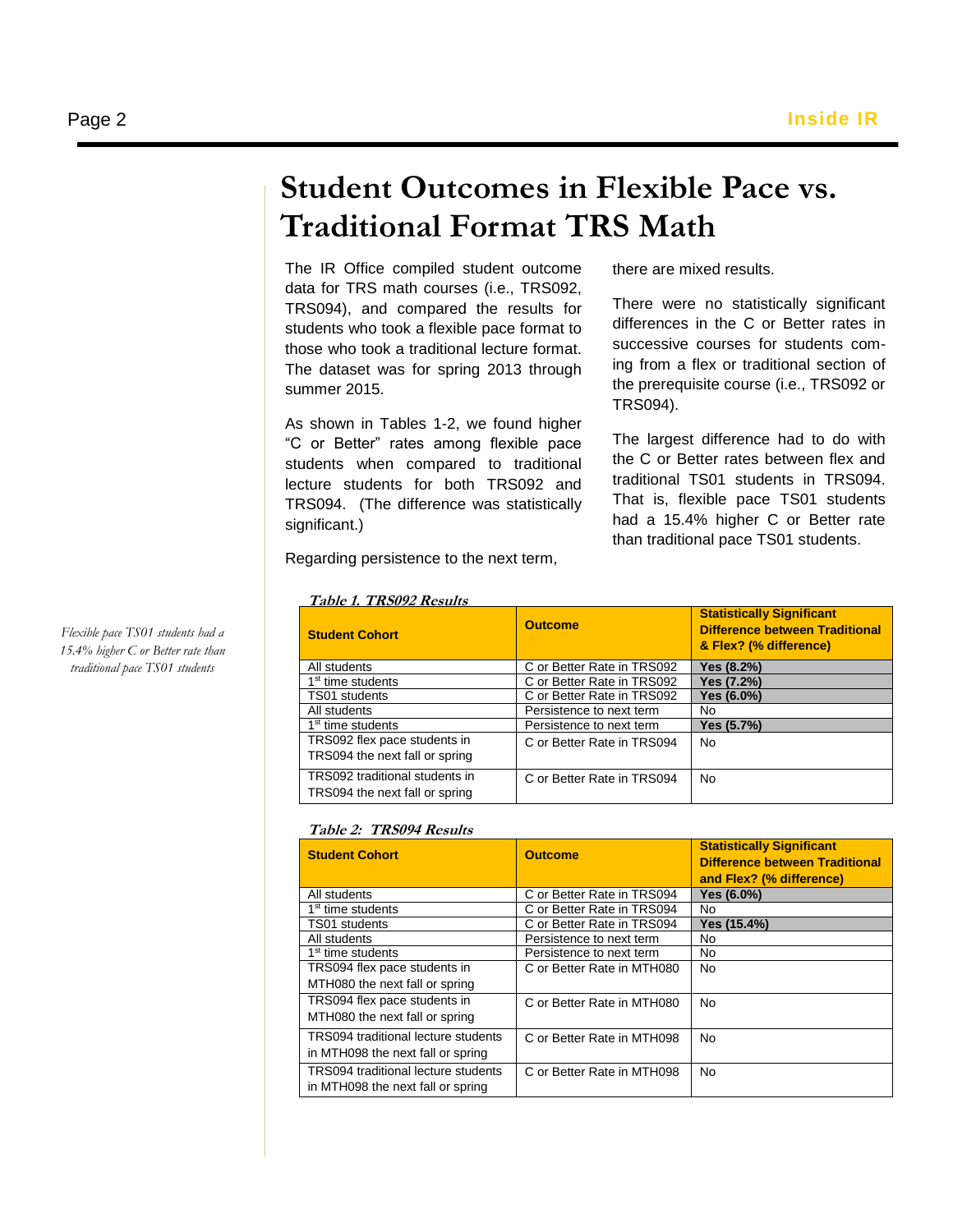## Results of the MCC Wellness Council Survey

In late January 2016, the IR Office emailed a link to the MCC Wellness Council's Proa link to the MCC vveliness Council's Pro-<br>gram Planning Survey to MCC employees. **1. Nutrition / healthy eating** By mid-February, we had a 37.1% response rate.

The results showed that the top activities most respondents reported enjoying outside of work were, in order:

- 1. Walking
- 2. Reading
- 3. Spending time with family and/or friends

Many respondents also indicated that they utilize electronic fitness tracking apps, devices, and/or websites. "My Fitness Pal" and "Fitbit" were tied with the most users, followed by "Map My Fitness / Map My Run / Map My Ride."

At work, the top five wellness topics that respondents were most interested in were,

in order:

- 1. Nutrition / healthy eating
- 2. Physical activity
- 3. Making the most of one's health plan
- 4. Walking programs
- 5. First aid/CPR and AED certifica tion

When given a list of possible activities that MCC could offer employees, respondents expressed the most interest in on-site exercise classes such as walking, yoga, aerobics, strength training, and Zumba. Further, they reported that the best times to offer such activities were during the lunch hour or after work.

Overall, 60% of respondents indicated that the best way for the Wellness Council to communicate with them about worksite wellness activities is via email.

*Respondents expressed the most interest in on-site exercise classes such as walking, yoga, aerobics, strength training, and Zumba.* 

## **Summer Enrollment Trends**

It is often assumed that most of our summer enrollment is non-matriculated students. However, the majority of summer FTEs are from matriculated students.

Regarding headcount, if we include PSTF, the proportion of non-matriculated to matriculated students varies. But, if we remove the influence of PSTF (since that population is vastly different from the gen-

eral MCC student body), we see that summer enrollment is mostly matriculated students, both in headcount and FTEs, as shown in Figure 3.

Essentially, summer enrollment is mostly composed of matriculated students. (On average, 54% of the headcount and 58% of the FTEs are matriculated students.)

> *Summer enrollment is mostly matriculated students.*



200650 200750 200850 200950 201050 201150 201250 201350 201450 201550